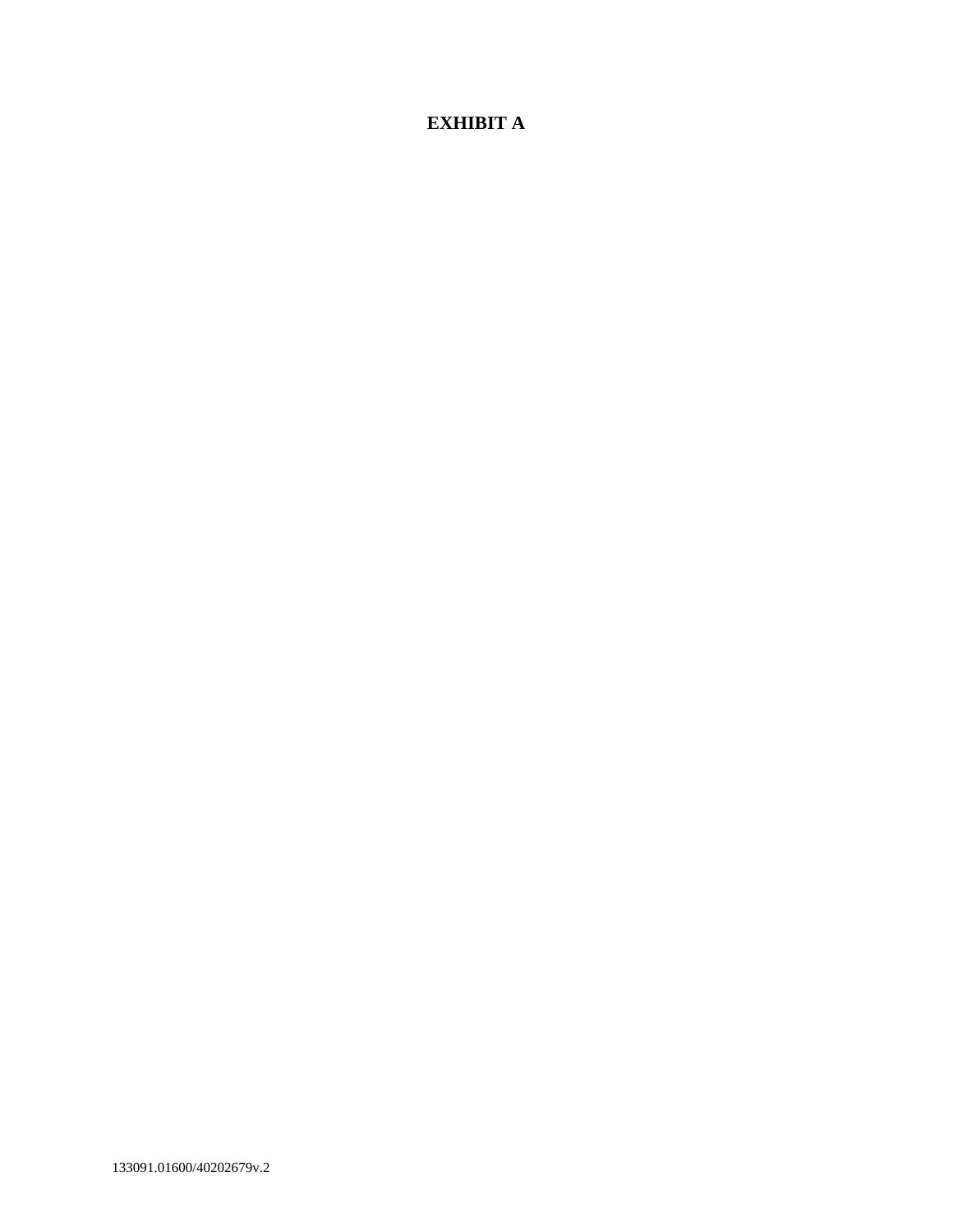## **UNITED STATES BANKRUPTCY COURT DISTRICT OF DELAWARE**

| In re                             |  |
|-----------------------------------|--|
| The TSG GROUP, INC., et al., $^1$ |  |
| Debtors.                          |  |

Chapter 11

 : Case No. 07-11337 (KG) : (Jointly Administered)

## **ORDER CONVERTING CASES FROM CHAPTER 11 TO CHAPTER 7 OF THE BANKRUPTCY CODE**

Upon consideration of the motion (the "**Motion**") of Edward N. Cahn, Esq. (the "**Chapter 11 Trustee**"), in his capacity as Chapter 11 Trustee for the above-captioned debtors (collectively, the "**Debtors**"), dated August 6, 2012, seeking the entry of an order (this **"Order")**  to convert the above-captioned cases from chapter 11 to chapter 7 of the Bankruptcy Code; and it appearing that the relief sought in the Motion and the entry of this Order is appropriate; and it appearing that this Court has jurisdiction to consider the Motion pursuant to 28 U.S.C. § 1334; and it appearing that venue of these cases and the Motion in this District is proper pursuant to 28 U.S.C. §§ 1408 and 1409; and it appearing that this matter is a core proceeding pursuant to 28 U.S.C. § 157(b); and this Court having determined that the relief requested in the Motion is reasonable and in the best interests of the Debtors' estates, its creditors and other parties in interest; and it appearing that proper and adequate notice of the Motion has been given and that no other or further notice is necessary; and after due deliberation thereon; and good and sufficient cause appearing therefor; it is hereby:

**ORDERED,** that the Motion is GRANTED as set forth herein; and it is further

 $\overline{a}$ 

 $<sup>1</sup>$  The Debtors and the last four digits of each of the Debtors' federal tax identification numbers are as follows: (a)</sup> The TSG Group, Inc. [f/k/a The SCO Group, Inc.], a Delaware corporation, Fed. Tax Id. #2823; and (b) TSG Operations, Inc. [f/k/a SCO Operations, Inc.], a Delaware corporation, Fed. Tax Id. #7393.